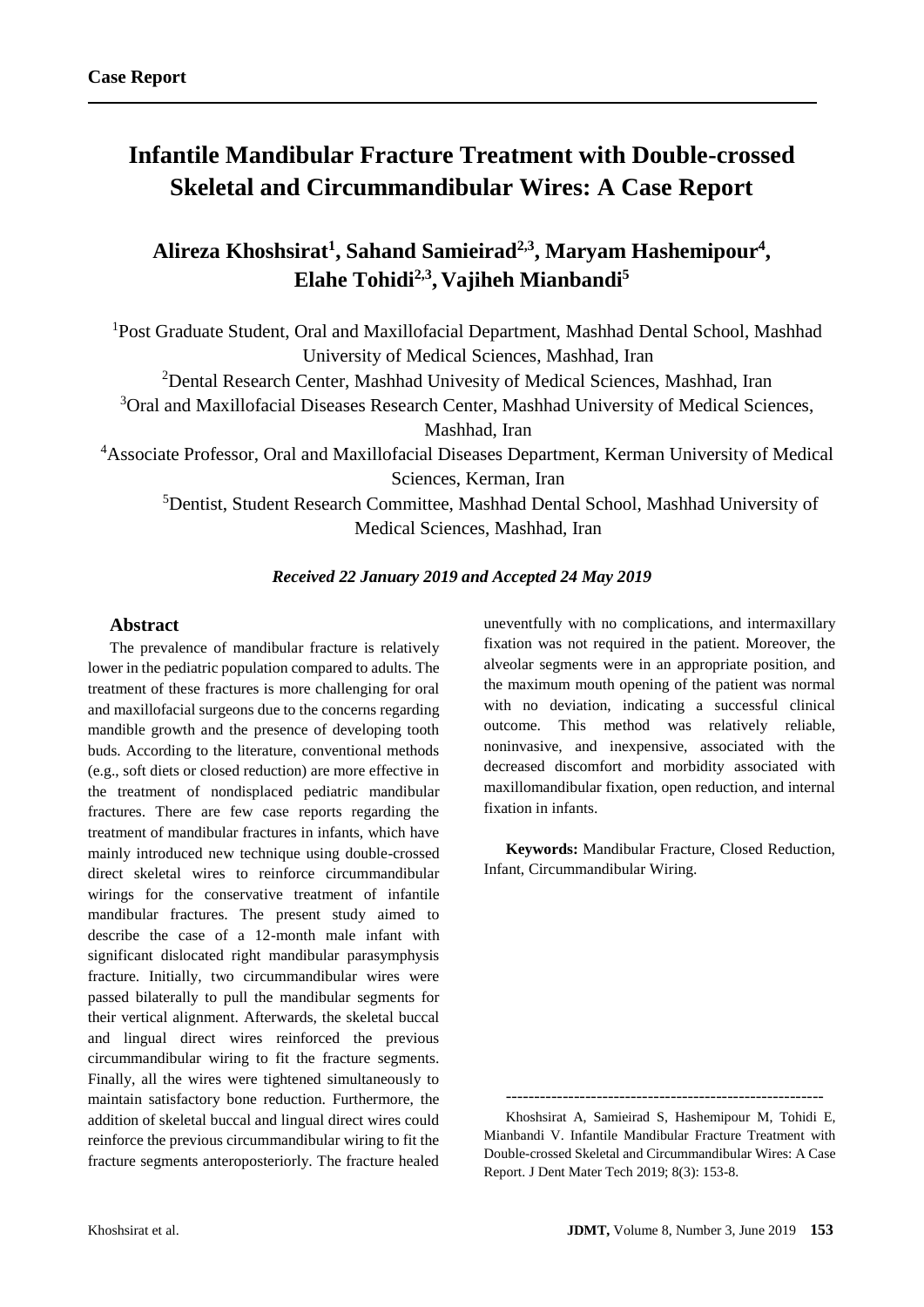#### **Introduction**

Maxillofacial fractures are less prevalent in the pediatric population (1-3), and the prevalence rate is estimated at 1% in children aged less than five years [\(2\)](#page-4-0). The management of pediatric mandibular fractures is challenging for maxillofacial surgeons due to their physiological, anatomic, and developmental features, such as uncompleted mandibular growth involving the tooth buds [\(3-5\)](#page-4-1). The treatment protocol of such fractures has been the focus of several recent studies (1, [4,](#page-4-2) [6-10\)](#page-4-3).

The conservative approach is commonly applied in the treatment of maxillofacial fractures in pediatric patients for many reasons, including the presence of permanent tooth buds and elasticity of the pediatric bones. On the other hand, open reduction and fixation are often avoided in order to prevent tooth injury [\(3,](#page-4-1) [9\)](#page-5-0). According to the literature, conventional methods (e.g., soft diets and closed reduction) are more effective in the treatment of nondisplaced pediatric mandibular fractures (1[,4,](#page-4-2) [6-10\)](#page-4-3). The generally accepted methods for the closed treatment of mandibular fractures in children are the conservative approaches involving the use of acrylic splints, lateral compression with an open-cap splint stabilized by circummandibular wiring, and intermaxillary fixation (IMF) using an arch bar and eyelet wiring  $(1, 4, 7, 11-13)$  $(1, 4, 7, 11-13)$  $(1, 4, 7, 11-13)$  $(1, 4, 7, 11-13)$ .

Although displaced fractures could be more effectively treated by open reduction and internal fixation with resorbable plates  $(2, 3)$  $(2, 3)$ , the nature of growing facial skeleton along with the presence of tooth buds makes the conservative approach more practical for the treatment of pediatric mandibular fractures (1). There are few case

reports regarding the treatment of mandibular fractures in infants aged less than two years [\(14-17\)](#page-5-2).

This case report aimed to present a novel method of conservative treatment for mandibular fractures using double-crossed direct skeletal wires reinforcing the circummandibular wiring in a 12-month infant.

#### **Case Presentation**

A 12-months-old male infant was referred to the Department of Maxillofacial Surgery at Shahid Kamyab Hospital in Mashhad, Iran following a mandibular trauma due to a fall in October 2017. The patient had no signs of unconsciousness and was discharged from the neurosurgery service. In addition, the patient had no prior medical conditions or family history of diseases.

The extraoral examination showed a three-centimeter through-and-through lip laceration on the right side of the mandible, which was sutured in the emergency section. Moreover, the intraoral examination revealed a clear osseous gap, as well as a step deformity in the right mandibular para-symphysis region between the right primary first and second incisors with notable tenderness. The patient had no fracture of the mandibular condyles or other bony structures of the jaws. It is notable that the posterior primary teeth had not yet erupted, and the primary canines of the patient were not completely erupted (Fig. 1-A).

Pre-operative CT-scan radiography revealed right mandibular parasymphysis fracture between the right primary first and second incisors with significant displacement (Figs. 1-B, 1-C).



**Figure 1. A-C.** Preoperative Clinical and Radiographic View of Right Mandibular Parasymphysis Fracture with Significant Displacement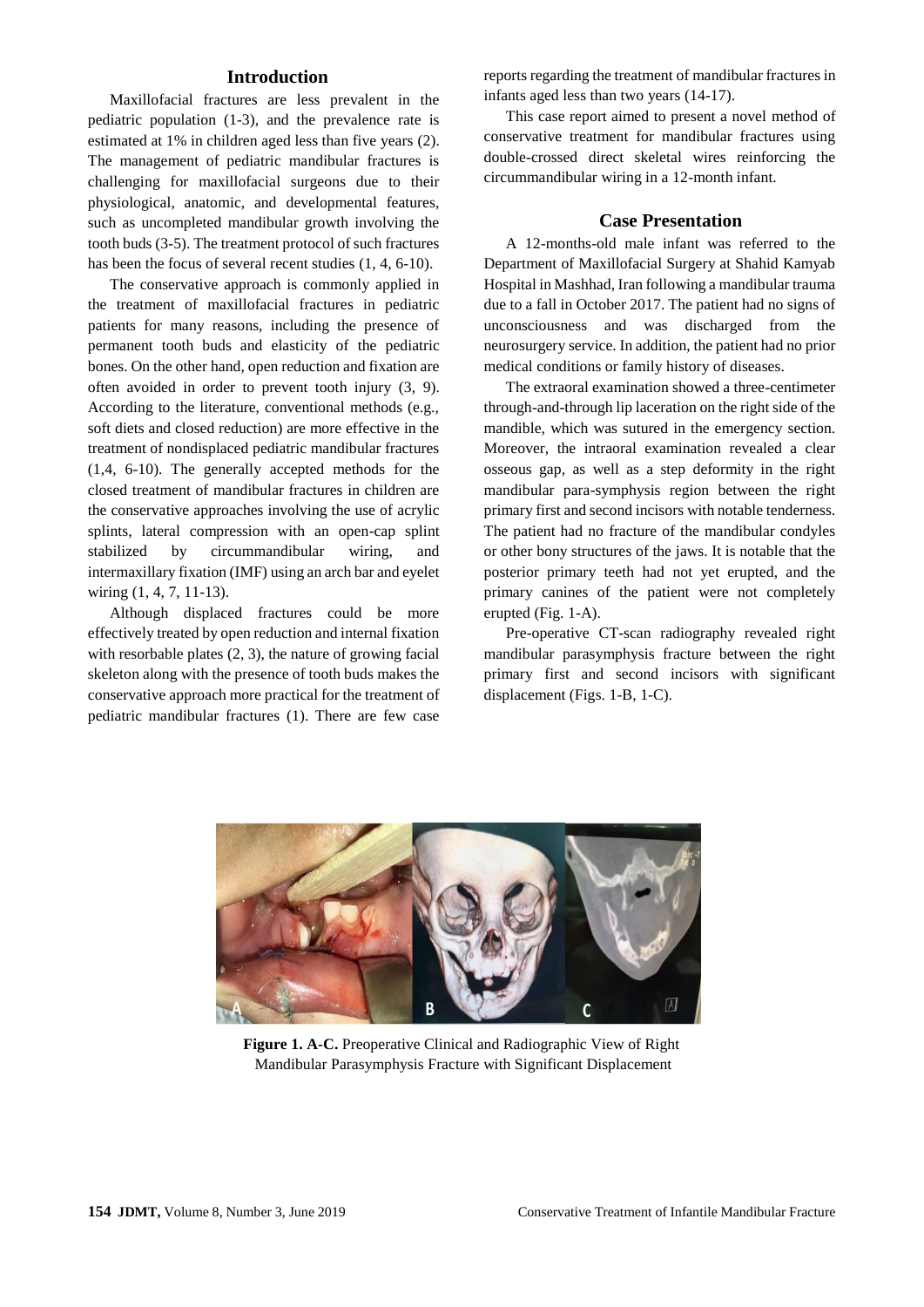The clinical findings and diagnosis were explained to the patient's parents, and informed consent was obtained. The study protocol was approved by the Ethics Committee of Mashhad University of Medical Sciences (code: IR. Mums. Sd .REC.139.127).

Considering the age and dentition stage of the patient, a conservative treatment approach was preferred. Since most of the primary teeth were not completely erupted in the patient, the application of arch bars or lingual splints was not feasible. Furthermore, the parents of the patient could not afford resorbable plates and screws; therefore, we attempted a modified closed reduction approach for the effective and immediate treatment of the mandibular fracture.

After the induction of general anesthesia (GA), the fracture segments were manipulated and reduced using a bimanual maneuver. Initially, two 25-gauge circummandibular wires were passed bilaterally using an awl (Fig. 2-A). The wires pulled the mandibular segments to be aligned vertically, while they were not tightened completely in order to allow the passage of both buccal and lingual skeletal direct wires horizontally. The addition of the skeletal buccal and lingual direct wires could reinforce the previous circummandibular wiring to fit the fracture segments anteroposteriorly (Figs 2-B, 2-C). Finally, all the wires were tightened simultaneously in order to maintain proper bone reduction (Figs. 2-D). Moreover, this method could effectively prevent the malunion probability with no IMF. However, using the arch bar was not practical in the infant due to the low number of the erupted teeth.



**Figure 2. A-D.** New Technique of Double-crossed Direct Skeletal Wires Reinforcing circummandibular wiring for Management of Infantile Mandibular Parasymphysis Fracture

Although the anterior deciduous teeth of the patient had grade-one mobility due to lateral luxation, their removal was not indicated due to the risk of bone destruction after dental extraction. In this case, the achievement of adequate mandibular bone reduction using the mentioned alternative technique was confirmed based on the intraoperative C-arm portable radiography and postoperative PA-mandibular view (Figs. 3-a, 3-b). It is notable that the parents did not allow CT-scans or panoramic views to be obtained from their uncooperative infant under additional GA.



**Figure 3. A, B.** Adequate Bone Reduction Confirmed by Intraoperative C-arm Radiography and Postoperative PA-mandibular View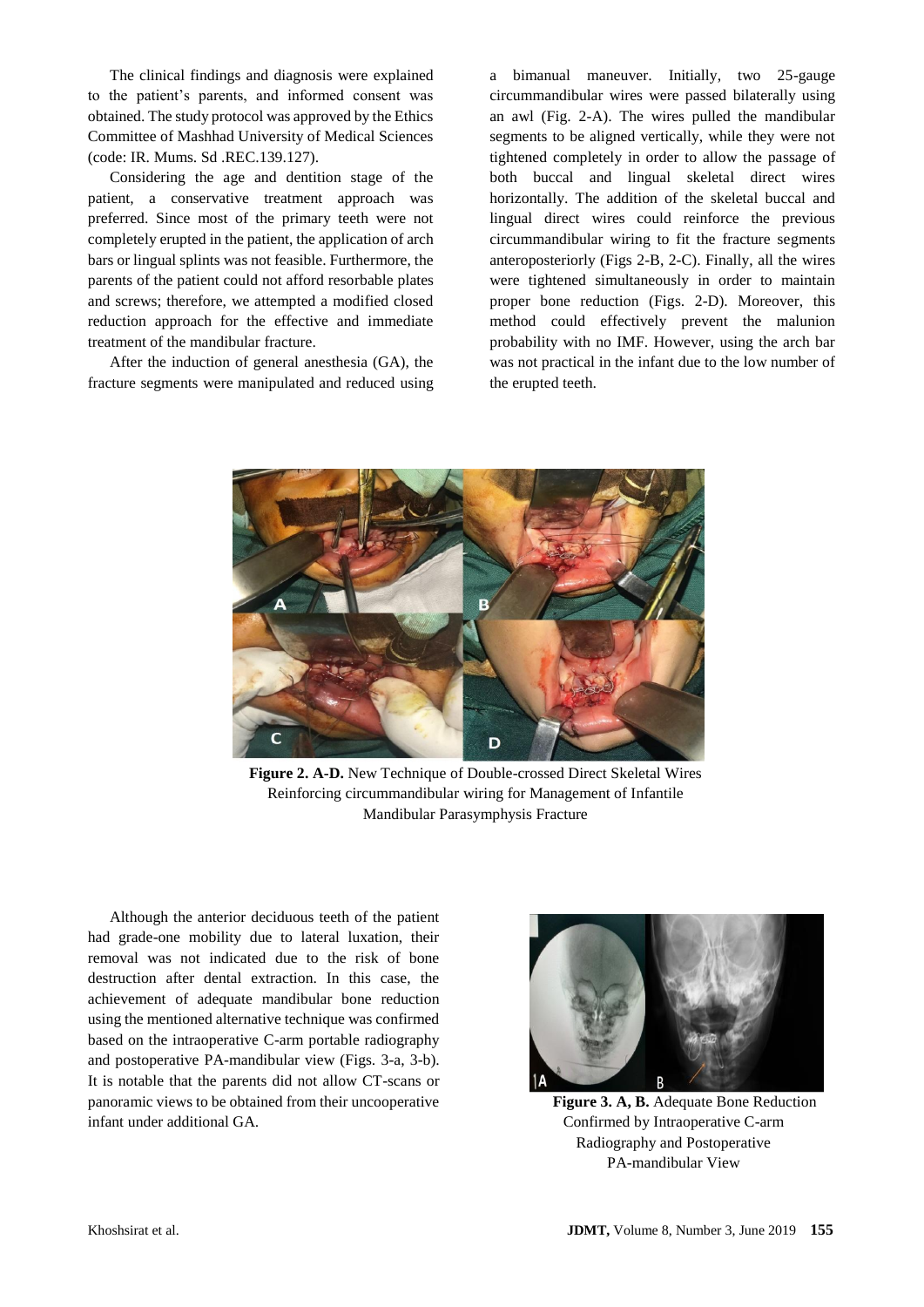The patient was examined every week to assess the healing process and function. One month later, the wires were removed under conscious sedation, and the fracture healed uneventfully. Furthermore, the alveolar segments were in an appropriate position, and the maximum mouth opening of the patient was normal with no deviation in function, indicating the successful clinical reduction outcome. The clinical follow-up photography depicted also symmetry in the face, as well as successful treatment outcomes, in the patient (Fig. 4). Since the patient had no discomfort in the follow-up after six months, his parents refused to undergo postoperative CT-scans.



**Figure 4.** Clinical Follow-up Photography Showing Symmetry in Patient's Face and Successful Treatment Outcomes

## **Discussion**

The prevalence of mandibular fractures is relatively lower in children compared to adults (1, [3,](#page-4-1) [4,](#page-4-2) [8,](#page-5-3) [10\)](#page-5-4). While the incidence of all maxillofacial fractures is estimated at 1-15% in pediatric and adolescent patients, this rate drops to less than 1% in children aged less than five years [\(4,](#page-4-2) [9,](#page-5-0) [18\)](#page-5-5). In these fractures, the mandible is the most common anatomic site, accounting for 15-86.7% of all pediatric maxillofacial fractures [\(9,](#page-5-0) [18\)](#page-5-5). This difference could be due to the relatively protected position of the mandible in relation to the cranium in the pediatric population (1[, 5,](#page-4-5) [16\)](#page-5-6).

There are few case reports regarding mandibular fractures and their treatment plans in the infants aged less than two years [\(14-17\)](#page-5-2). Table I shows these case reports and the proposed treatment plans for infantile mandibular fractures. However, there is still controversy regarding the management of pediatric mandibular fractures. One treatment approach is conservative closed reduction with splint therapy and circummandibular wiring or IMF using dental arch bars (1[, 3-6,](#page-4-1) [8,](#page-5-3) [9,](#page-5-0) [18,](#page-5-5) [19\)](#page-5-7). The conservative approach is focused on fixating the maxillomandibular relations of dental occlusion in order to place the fractured segments in a proper relation, leaving the fracture site untouched (1, [3,](#page-4-1) [4,](#page-4-2) [6,](#page-4-3) [8,](#page-5-3) [9,](#page-5-0) [18,](#page-5-5) [19\)](#page-5-7).

| $\mathbf{N}\mathbf{0}$ | <b>Author</b>             | Patient's<br><b>Nationality</b> | Number of<br><b>Reported Cases</b> | Patient's<br>Age and<br>Gender | <b>Site of Mandibular</b><br><b>Fracture</b>                                                          | <b>Treatment Method</b>                                                                    |
|------------------------|---------------------------|---------------------------------|------------------------------------|--------------------------------|-------------------------------------------------------------------------------------------------------|--------------------------------------------------------------------------------------------|
|                        | Yamamoto<br>et al. $(17)$ | Japanese                        |                                    | 17-month-old<br>Female         | Symphysis                                                                                             | Manual Reduction and Fixation<br>with a Thermoforming Splint<br>and Circumferential Wiring |
| 2                      | Adlakha et<br>al. $(14)$  | Indian                          | 1                                  | 18-month-old<br>Female         | Symphysis                                                                                             | Fixation with an Acrylic Cap<br>Splint and Circummandibular<br>Wiring                      |
| 3                      | Baldi et al.<br>(15)      | Uruguayan                       |                                    | 2-year-old<br>Female           | Bilateral Mandibular<br>Body                                                                          | Internal Fixation with Titanium<br>Miniplates                                              |
| 4                      | Kim et al.<br>(5)         | Korean                          |                                    | 11-month-old<br>Female         | Fracture between Lower<br><b>Right First and Second</b><br>Primary Incisor Teeth                      | Open Reduction and Internal<br><b>Fixation with Microplate</b>                             |
| 5                      | Wu et al.<br>(10)         | Japanese                        | 1                                  | 15-month-old<br>Male           | Complete Fracture in<br>Symphysis and<br>Dislocated Condylar<br>Fracture on Right Side<br>of Mandible | Open Reduction and Internal<br><b>Fixation with Absorbable Plates</b>                      |
| 6                      | Khoshsirat<br>et al.      | Iranian                         |                                    | 12-month-old<br>Male           | Right Mandibular<br>Parasymphysis                                                                     | Double-crossed Direct Skeletal<br>Wires Reinforced on<br>Circummandibular Wiring           |

**Table I.** Case Reports on Mandibular Fractures and Treatment Plans in Infants Aged Less than Two Years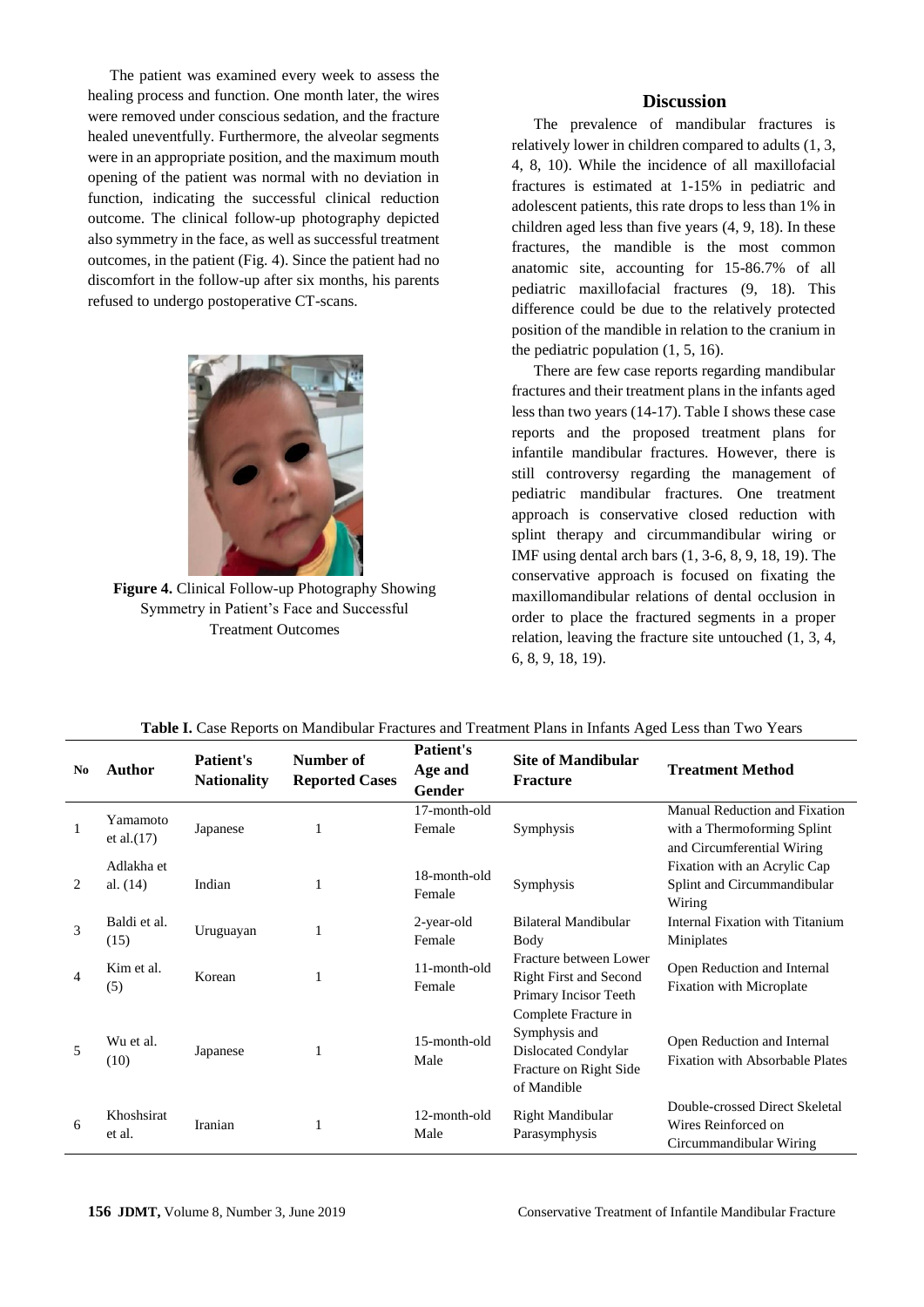The second approach is to perform an open reduction followed by rigid internal fixation (ORIF) so as to reposition and provide the favorable conditions for the restoration of normal function [\(3,](#page-4-1) [5,](#page-4-5) [6,](#page-4-3) [9,](#page-5-0) [13\)](#page-5-8). It is notable that ORIF with resorbable plates could be effective in the pediatric mandibular fractures with significant displacement. Although this technique has advantages such as direct vision, primary healing, and shorter treatment period without the need for a second operation for plate removal, ORIF is associated with disadvantages such as growth limitations due to periosteal stripping, high costs of resorbable plates, risk of damage to the primary teeth and permanent tooth buds, pain, and postoperative plate infection [\(2,](#page-4-0) [3,](#page-4-1) [20-22\)](#page-5-9). Therefore, a conservative approach to the treatment of pediatric mandibular fractures with significant displacement is a valuable alternative. Furthermore, a conservative approach is often recommended as pediatric mandibular fractures have greater potential to be remodeled compared to the cases in adults (1, [4,](#page-4-2) [7,](#page-4-4) [8,](#page-5-3) [11\)](#page-5-1).

The review of the literature in this regard shows that despite the advancement in surgical techniques and armamentarium in oral and maxillofacial surgery, conservative treatment is the most reliable approach to the management of pediatric maxillofacial fractures (1, [3,](#page-4-1) [6\)](#page-4-3). Various forms of acrylic splints with circummandibular wiring have been successfully utilized in the conservative treatment of pediatric mandible fractures [\(3,](#page-4-1) [21,](#page-5-10) [23\)](#page-5-11). However, these approaches require impression taking and adequate time to make and trim the splint several times. In addition, splints have been reported to release free monomers in the mouth, which could induce toxicity (1, [14,](#page-5-2) [20,](#page-5-9) [24\)](#page-5-12).

The technique used in the current research was relatively reliable and provided adequate stability to support the segments during fracture line healing. While two circummandibular wires passing bilaterally pulled the mandibular segments to be aligned vertically, the buccal and lingual skeletal direct wires crossed horizontally. The addition of skeletal buccal and lingual direct wires could reinforce the previous circummandibular wiring to fit the fracture segments anteroposteriorly. Ultimately, the wires were tightened simultaneously in order to maintain proper bone reduction. On the other hand, this method could effectively prevent the possibility of malunion.

According to the literature, rigid fixation is not required in infantile mandibular fractures, and only semirigid fixation would suffice, which was provided by the novel wiring technique (1, [4,](#page-4-2) [7,](#page-4-4) [8,](#page-5-3) [11\)](#page-5-1). The main limitation of this technique was the mild postoperative deciduous teeth misalignment due to grade-one mobility and lateral luxation. This is because the application of an arch bar was not practical in the patient due to the low

number of the erupted teeth. However, the accomplished mandibular reduction was of great importance as compared to the mild dental mal-position issue. Therefore, it could be concluded that this noninvasive, cost-efficient method could be employed in the treatment of infantile mandibular parasymphysis fracture.

#### **Conclusion**

According to the results, the conservative treatment of infantile mandibular fractures using double-crossed direct skeletal wires reinforcing the circummandibular wiring could be considered a reliable treatment option, which is relatively straightforward and cost-effective, resulting in patient acceptance and comfort. Furthermore, this technique decreases the discomfort and morbidity associated with maxillomandibular fixation, open reduction, and internal fixation in infants.

# **Conflicts of interest**

None declared.

# **Acknowledgments**

Hereby, we extend our gratitude to Mashhad University of Medical Sciences, Mashhad, Iran for assisting us in this research project.

#### **References**

- <span id="page-4-0"></span>**1.** John B, John RR, Stalin A, et al. Management of mandibular body fractures in pediatric patients: a case report with review of literature. Contemp Clin Dent 2010;1(1): 291–296.
- <span id="page-4-1"></span>**2.** Iida S, Matsuya T. Paediatric maxillofacial fractures: their aetiological characters and fracture patterns. JCraniomaxillofac Surg 2002;30(2): 237–241.
- **3.** Samieirad S, Tohidi E, Pakravan M. A conservative method for treating severely displaced pediatric mandibular fractures: an effective alternative technique. J Dent Mater Techniq. 2016;5(2): 53-58.
- <span id="page-4-2"></span>**4.** Demirkol M, Demirkol N, Abdo OH, Aras MH. A Simplified Way for the Stabilization of Pediatric Mandibular Fracture With an Occlusal Splint. J Craniofac Surg. 2016;27(4): 363-364.
- <span id="page-4-5"></span>**5.** Kim SH, Lee SH, Cho PD. Analysis of 809 facial bone fractures in a pediatric and adolescent population. Arch Plast Surg. 2012;39(6): 606-611.
- <span id="page-4-3"></span>**6.** Singhal R, Singh V, Bhagol A, Agrawal A, Kumar P. Pediatric maxillofacial injuries–if a new look is required? Inter J Pediatr Otorhinolaryngol. 2013 ;77 (8): 1333-1336.
- <span id="page-4-4"></span>**7.** Patankar AP, Patankar SA, Suman G, Singh V, Bhosale A. Lateral Compression Open Cap Splint